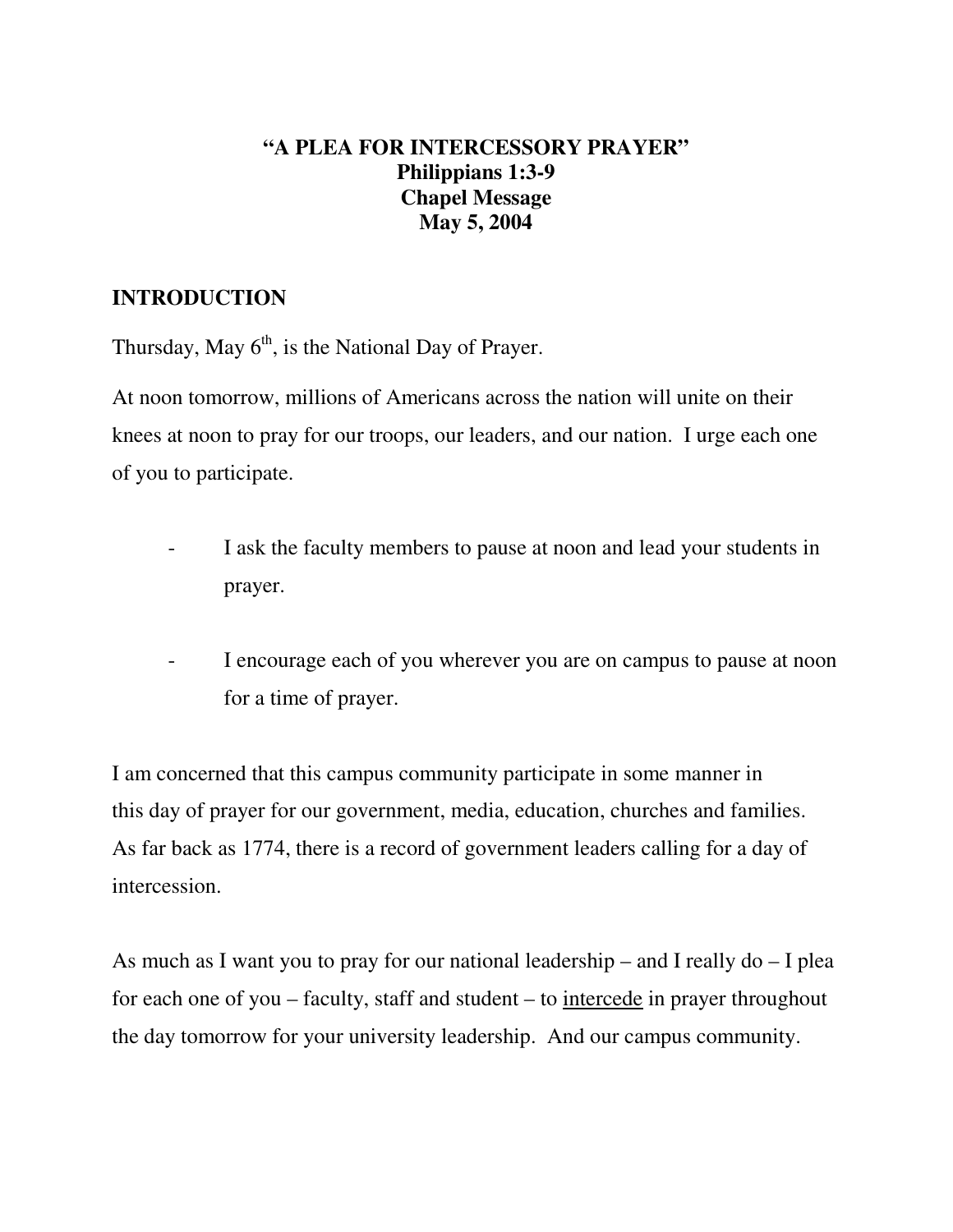- \* Many on this campus are in urgent need of prayer.
- \* Will you be one tomorrow who intercedes before God and prays for the MVNU leadership, faculty and staff and our students? I plea with you to spend some time tomorrow in intercessory prayer for our campus community.

A. J. Gossip was a great Scottish preacher. One day he asked a devout and discerning layman a question, "What part of the worship service is most helpful for you?"

The man's answer left no doubt. For him, and many others, the supreme moment of the service was the intercessory prayer – the time the pastor intercedes for his people before God.

In the local churches I pastored, I tried to visualize and symbolize this "priestly" role of intercessory prayer by moving to the congregational side of the altar, and, with a mike in my hand so my congregation could hear, bring their petitions to God in intercessory prayer.

After prayer, I would speak from behind the pulpit, and assume the "prophet" (or prophetic) role of pastor in presenting God's Word to the people. Times have changed and even the limited time we have allocated for our chapel services inhibit us from this extended times of intercessory prayer in our chapel services.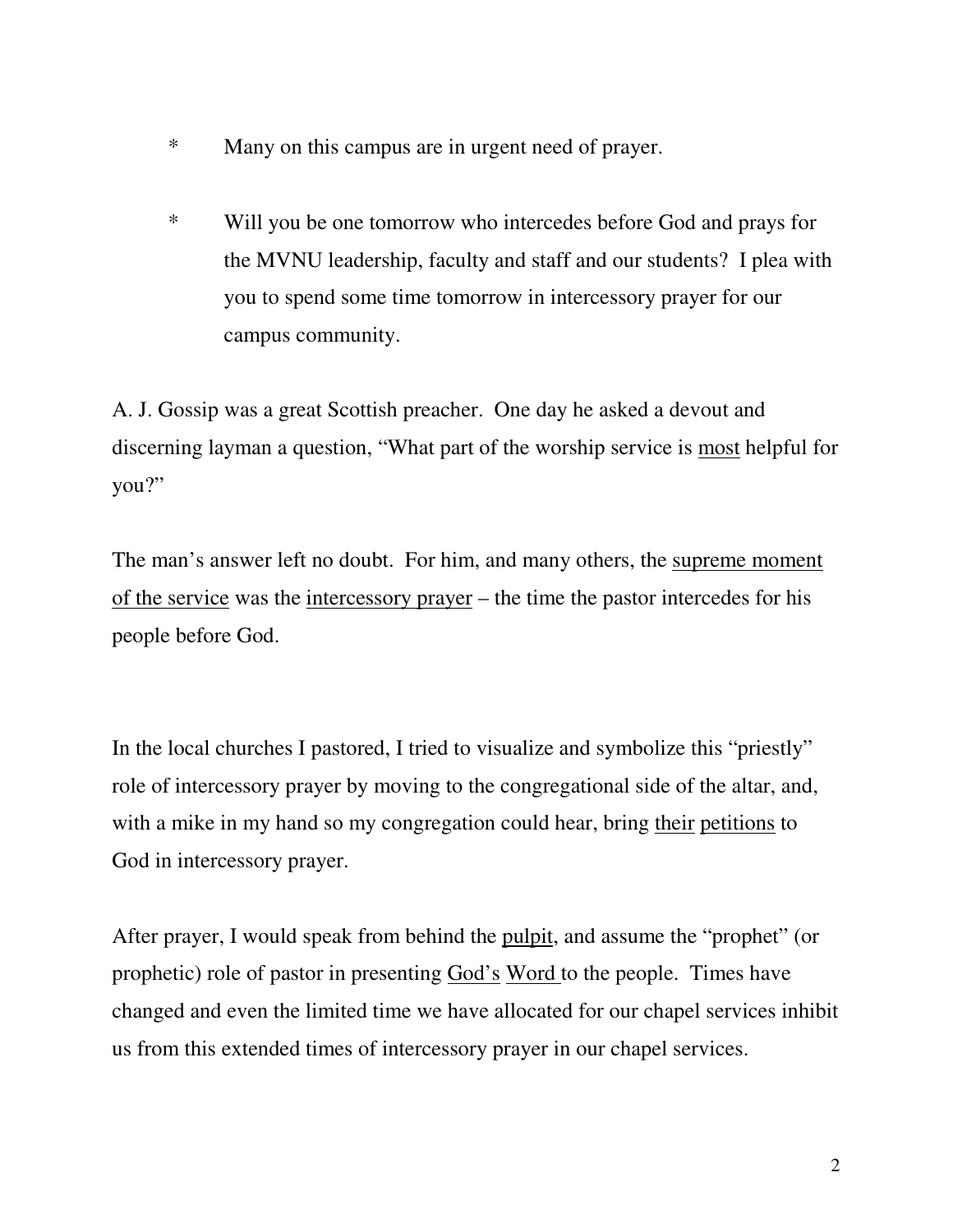This sermon, from my heart, is a pastoral sermon to my people – my congregation – for whom I seek to provide spiritual leadership in and through my role as university president.

- a. A "prophetic" role is required at times. I must "speak the truth in love" at times when not everyone involved believes that love has been shown. Often times, I must make decisions involving honest differences between good and godly people
- b. But far more often, the "priestly" function or responsibility is exercised, and I pray for you.

Rather frequently, I travel in my mind's eye from building to building on campus, and pray for students, faculty and staff members, who work, teach or live in specific buildings.

c. As we anticipate a day of intercessory prayer, I want to share with you three insights from Philippians 1:3-9 regarding intercessory prayer, especially as you intercede for our university leadership and campus community.

**INSIGHT I:** Paul prays as a friend for friends.

A. He sets the tone of his letter in the opening sentences. He does not set out his credentials as he does with other New Testament books: The apostle prays as a friend for friends.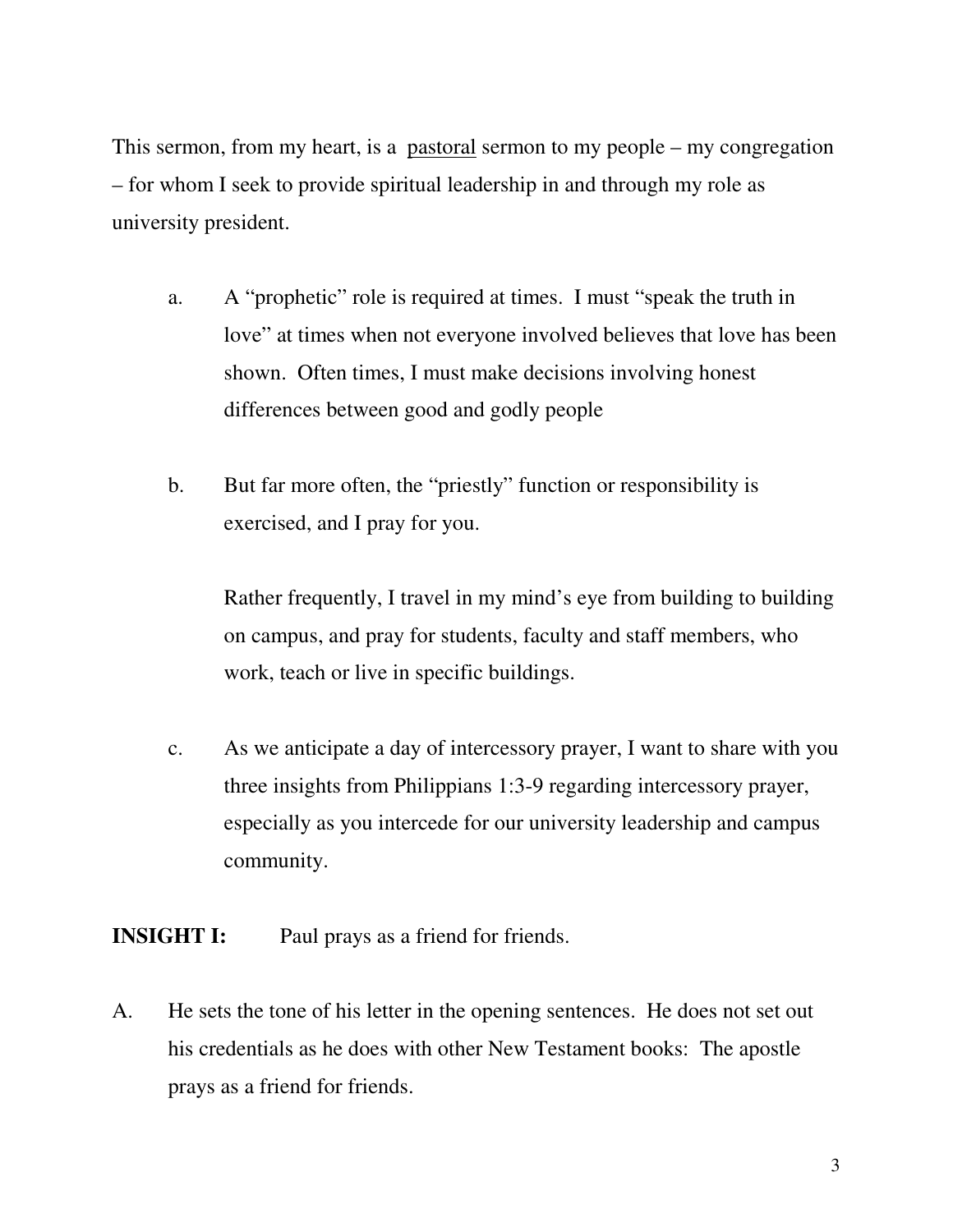B. What causes the Apostle to intercede in prayer for the believers in Philippi? Was it a crisis in their lives?

Usually this is why we intercede in prayer for people, especially our brothers and sisters in Christ. We want to support them when they are in need. But there was no insurmountable problem facing the believers.

The answer to our question may surprise you.

C. Paul intercedes in prayer for them because they are partners, or co-workers, in spreading the good news of the gospel. (v.5)

Because of their common tasks in Kingdom work Paul prays for them. Because of their mutual assignments Paul lifts them up in prayer.

**Paul**: "God has gifted me, and placed me here. And you pray for me in my assignment. Also God has gifted you, and placed you in Philippi. And I will pray for you in your assignment."

- \* He does not rejoice so much for what they have done,
- \* He prays for them because of who they are partners in the work of Christ.

\* What a profound reason for interceding in prayer for your Christian friends.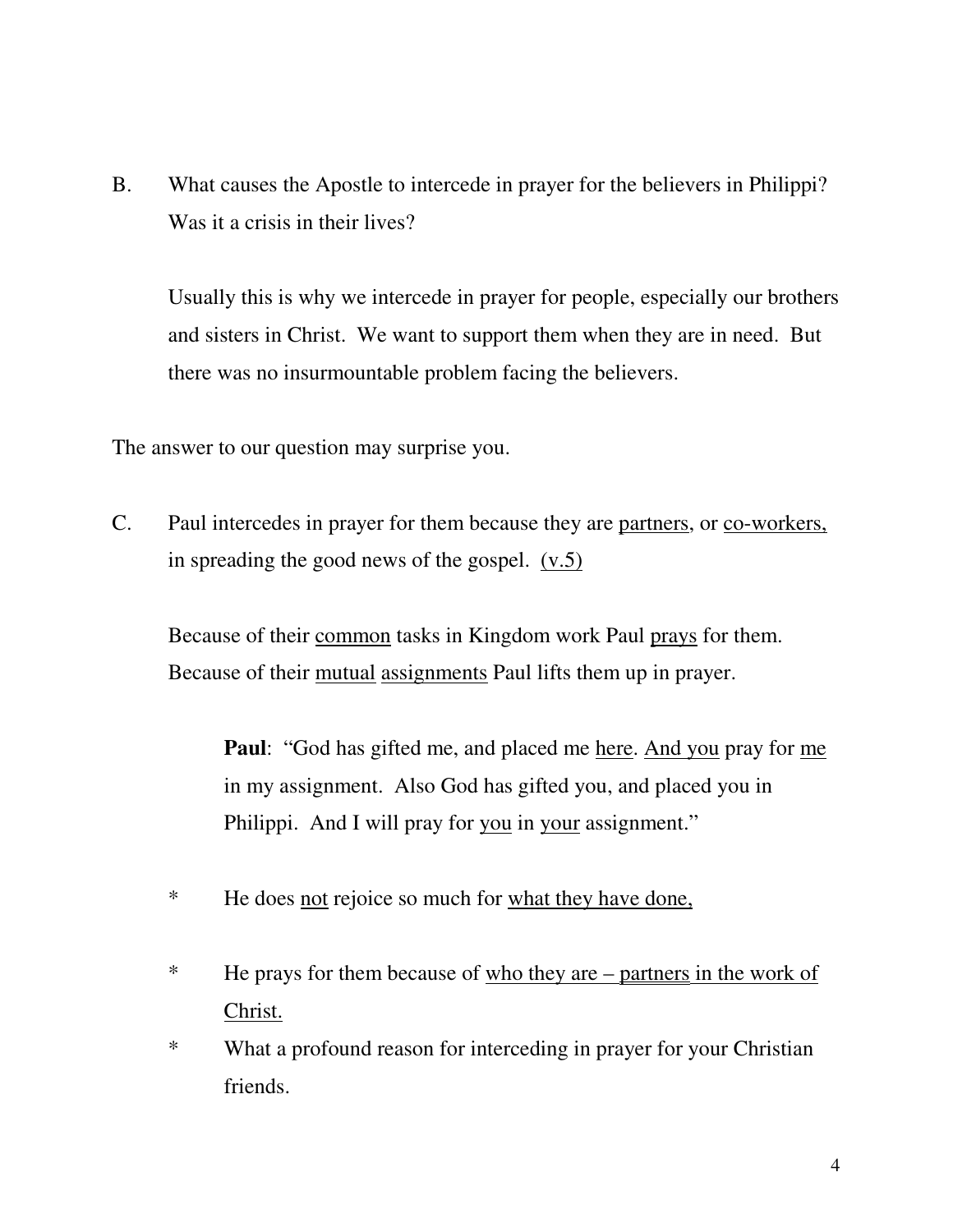- \* Paul was in Rome in jail; they were in Philippi. Yet, Paul viewed them as partners in Christian ministry of serving others in Jesus' name! What a profound thought!
- D. Also, he intercedes in prayer for them because they are recipients of the undeserving grace of God in their lives.

They have all experienced the transforming power of God in their lives.

They share together the grace of God. The chorus we sing to graduates at the Baccalaureate service is definitely Paul in thought:

> Grace to you Grace to you May grace abound In all you do. Grace to do the Will of the Father, Grace, grace to you.

It's all about grace ... extended by a Holy God to you and to me!

And this affirmation overwhelms Paul.

He bursts forth in gratitude. He rejoices because God's grace floods their lives.

E. There are other reasons why we should intercede in prayer for believers.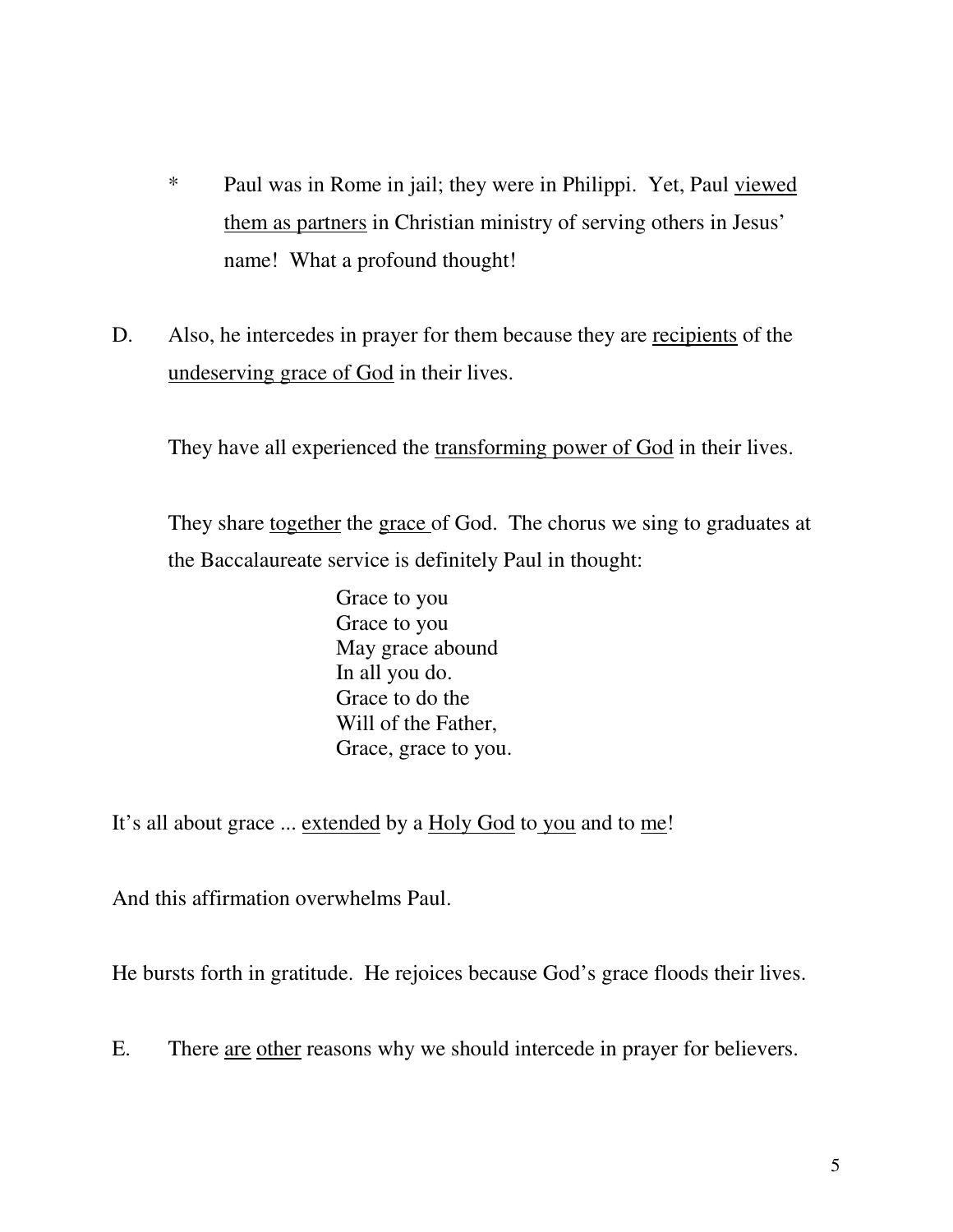But these two reason should not be neglected:

- \* We pray for one another because we are partners in spreading the good news.
- \* We pray for each other because we are recipients of God's great grace in our lives.

If we could really believe this...and function in our individual roles and assignments in light of these reasons...what a difference it would make on our campus! We pray for those who are different from us, who have different gifts, talents and abilities, believing that God can use them as well as us, and that they, like you, have been blessed beyond measure by the Grace of God. What a profound thought.

**INSIGHT II:** Something happens when individuals, congregations or Christian universities pray this way.

A. Paul in Philippians 1:19 states: Because you pray something happens to the person for whom you are praying. (READ Philippians 1:19)

"Yes, and I will continue to rejoice, for I know that through your prayers and the help given by the Spirit of Jesus Christ, what has happened to me will turn out for my deliverance."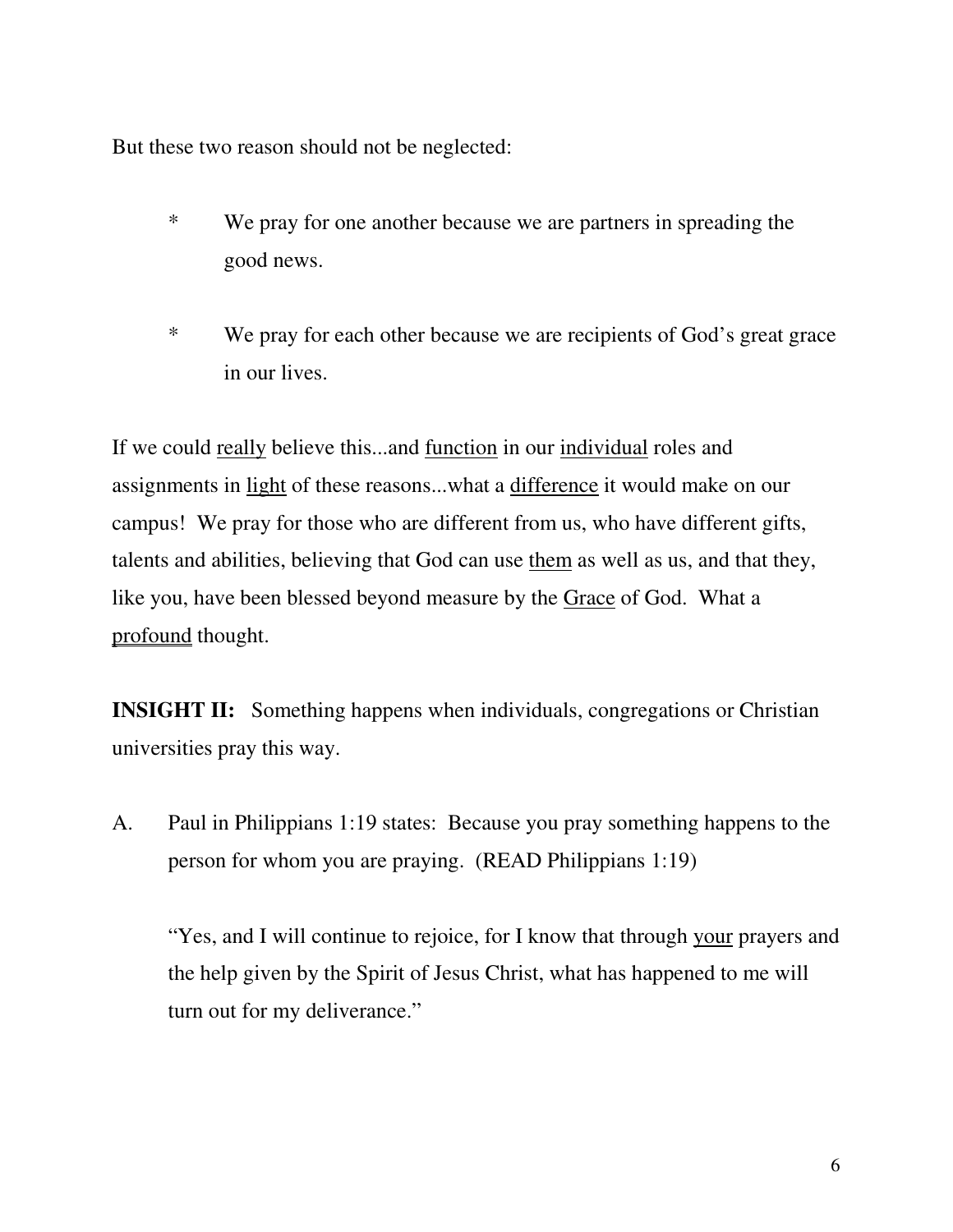"Through your prayers and the help given by the Spirit of Christ," what I do will turn out for good.

"Through your prayers and the help given by the Spirit of Christ," God will use my words/actions for His Kingdom.

"Through your prayers and the help given by the Spirit of Christ," adverse circumstances will be used to give witness of the Kingdom of God.

B. I have long believed in the subjective nature of prayer ("I am changed")

Yet, I have difficulty believing in the objective nature of prayer. In ways known only by the Sovereign God, the Holy One uses my prayers to make a difference in the lives of others.

And He uses your prayers to make a difference in the lives of others.

- C. According to Paul, in Philippians 1:19, that is exactly what happens in the lives of others when we pray for them. God, in ways known only to Him, uses our prayers in the lives of others as we intercede for them.
- D. The "Parable of the Persistent Widow" in Luke 18:1-8, reminds us of the need to be persistent in prayer. The parable vividly reminds us of the dynamic relationship between incredible faith and persistent, intercessory prayer.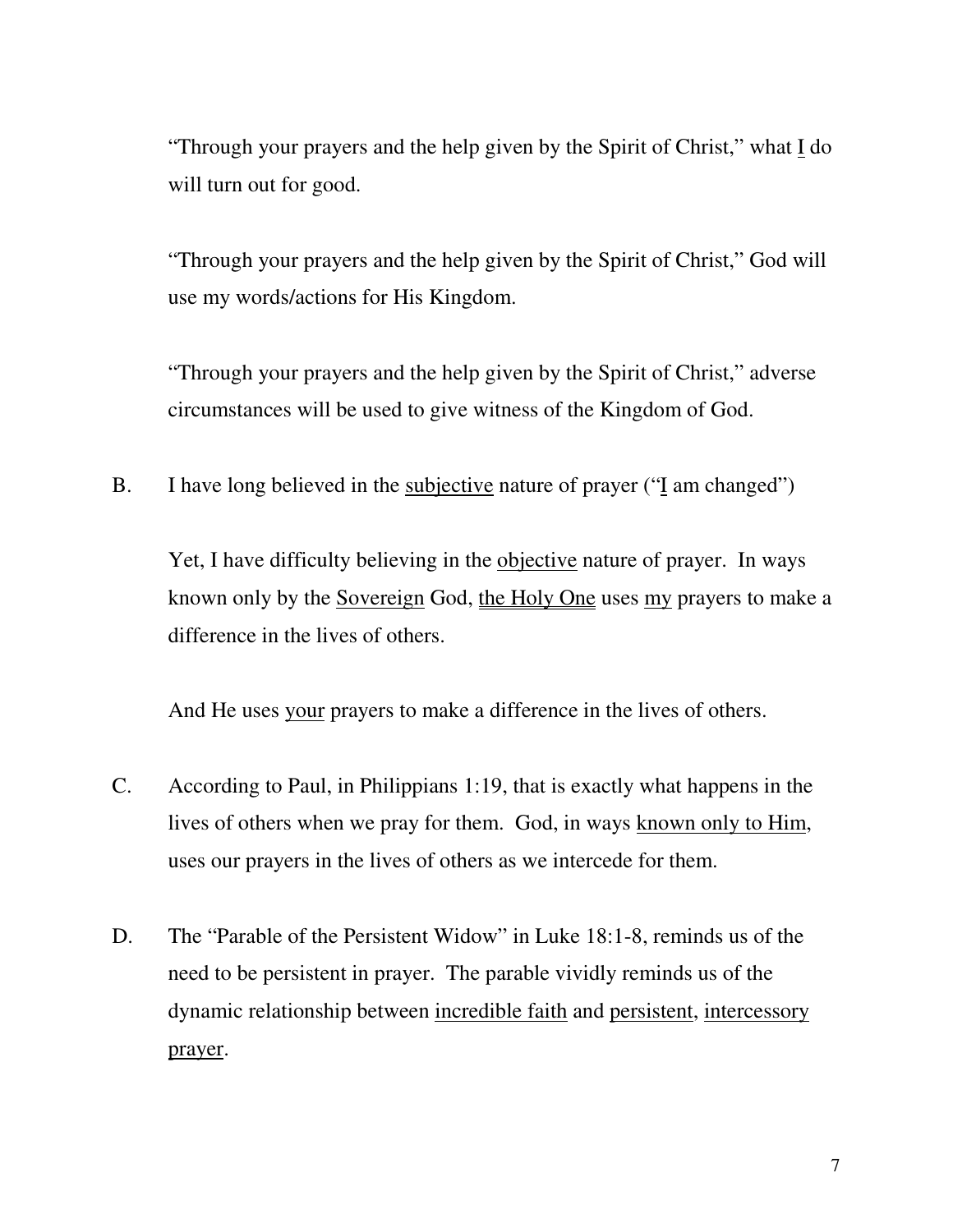- E. And James, in Chapter 5:16 affirms, "The effectual fervent prayer of a righteous person availeth much!"
	- \* We do not have to have our theology of prayer fully worked out before we persist in prayer for incredible results...in ourselves and in the lives of others.

**INSIGHT III:** Paul instructs his friends on <u>how</u> to pray for him...

- A. Look closely at Colossians 4:2-4 (Another "Prison Epistle).
	- \* Paul instructs the Christians at Colosse to "devote themselves to prayer...and pray for us..."
	- \* Listen carefully to the instructions he gives to his friends: (remember, he is in a Roman jail – and in chains!)
		- \* Pray that "doors will open for our message"
		- \* Pray that "I will proclaim the message clearly!"
- B. Paul could have asked his friends to pray for his material needs and concerns. This thought could be appropriate.

Get me out of here.

I want better food.

The guards expect too much.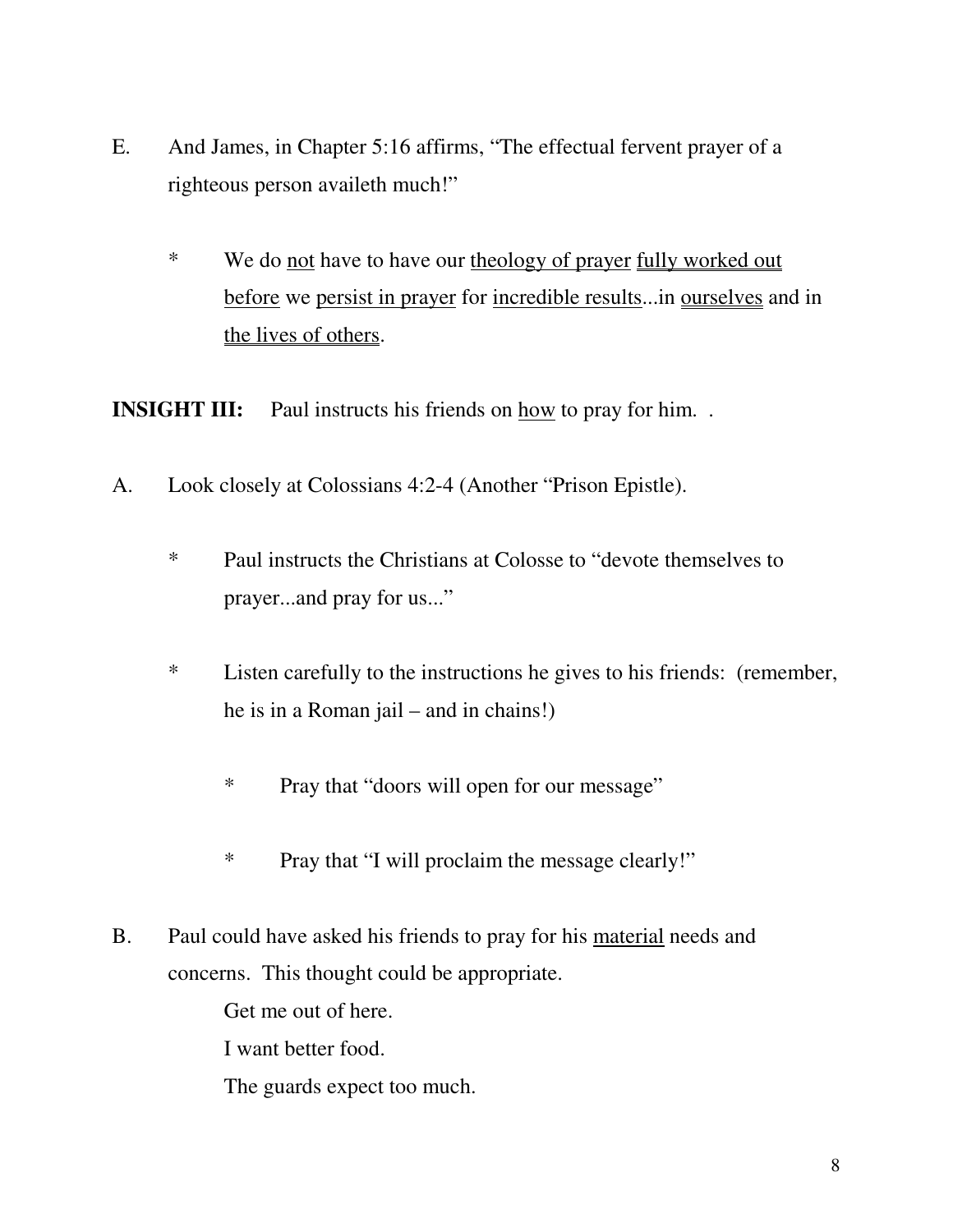I don't have the freedom I need and deserve!

- \* However, he asks the Christians to pray for his ministry effectiveness. This was his priority!
- C. Imagine for a moment I am writing a letter to you. I want you to pray for me:

In my letter to you I ask you to pray for me in my assignment at MVNU. If I am consistent with Paul's priority concern for ministry effectiveness, how would  $\underline{I}$  ask you to pray for me?

I would have to ask you to pray that God would make me, shape me, discipline me, use me and fill me.

The old chorus characterizes Paul's instructions to people praying for him:

Spirit of the Living God, Fall fresh on me, Spirit of the Living God, Fall fresh on me. Melt me, mold me, Fill me, use me. Spirit of the Living God, Fall fresh on me.

D. I would ask you to pray for me that I would increasingly ask different questions about issues I face on a daily basis. From why me? And what if...? to "What can I learn? And "How can I change?"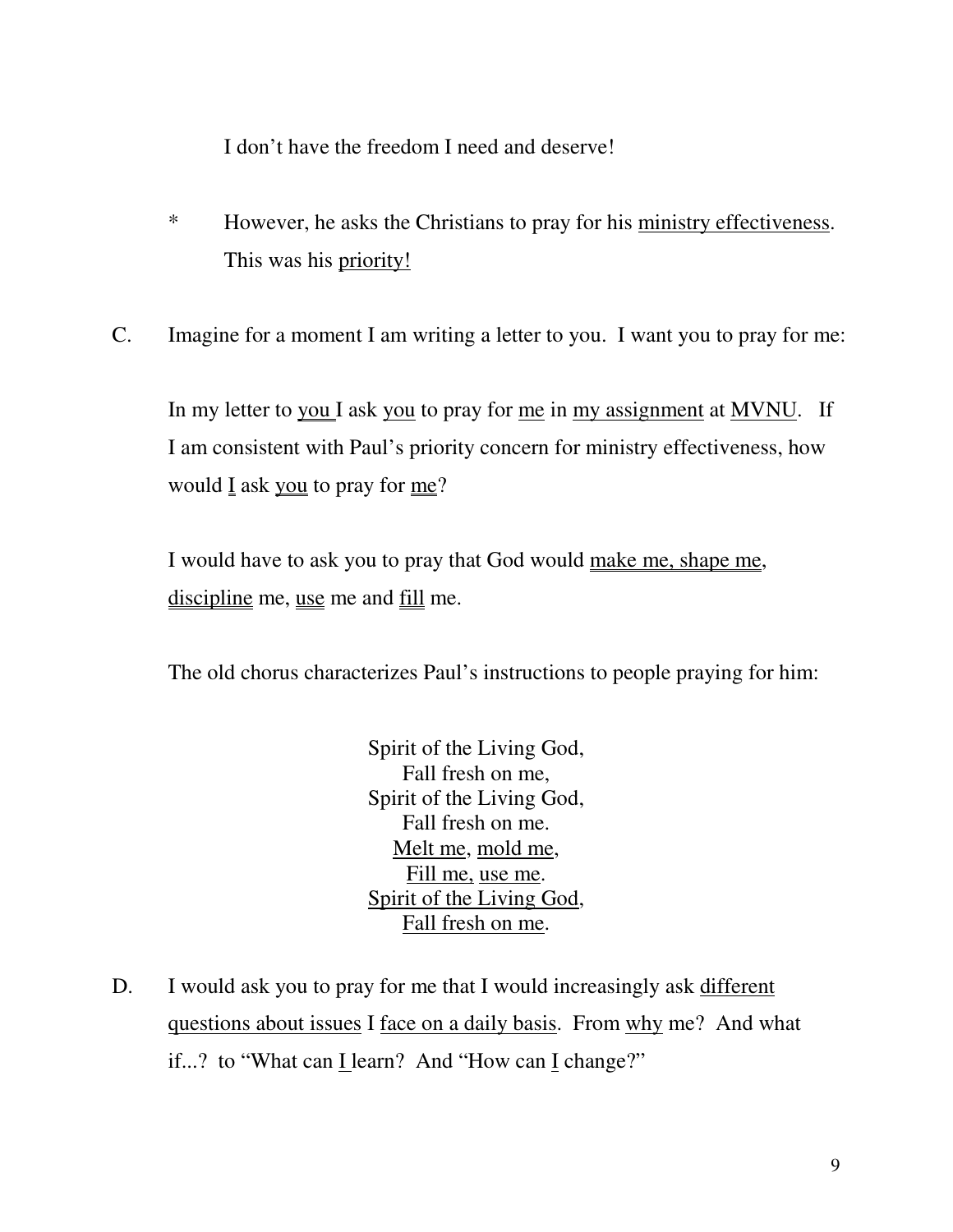- E. More specifically, even as I know there are financial and material needs before us on campus, I would not place priority focus on them. Rather, I would urge you to pray for me that
	- \* Christian values, as outlined in our values document and on the web entitled For This We Stand, will increasingly be reflected in me through what I say and what I do.
	- \* I would urge you to pray for me that Christian Character qualities as outlined in II Peter 1:5-9 will increasingly be reflected in me in my attitude and behavior before others.
	- \* And, I would urge you to pray for me that Divine wisdom and understanding will increasingly be reflected in me through the decisions I make.
- F For another moment, imagine you are writing a letter to your Christian family and friends. If you are consistent with Paul's priority prayer request for ministry effectiveness, how would you guide others to pray for you?
	- \* Would you ask others to pray that Christian values, Christian character qualities, and divine wisdom and understanding be increasingly reflected in what you say and what you do? What would be the focus of your prayer requests?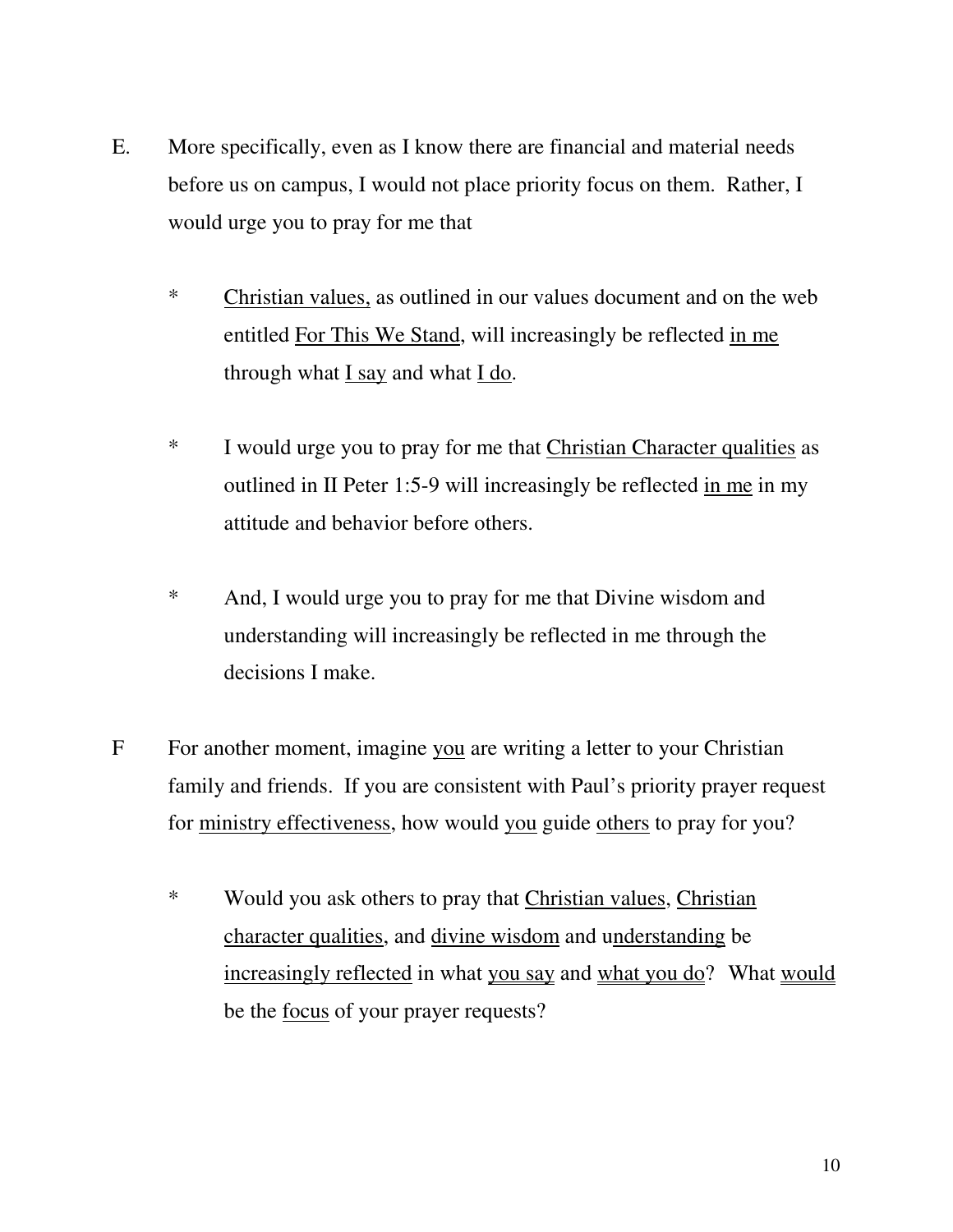- \* Would you also be so bold to ask others to pray for you to increasingly change the focus of your concerns from "Why me?" or "What if?" to "What can I learn?" and "How can I change?"
- \* For Paul, material and financial needs were appropriate. However, ministry effectiveness was his priority concern.

## **CONCLUSION:**

In conclusion, let me share with you a method of praying for others I learned from an elderly Korean church leader. This method may assist us tomorrow in praying for others – and ourselves – as we shift the focus of our prayers from "help me" and "give me" to "mold me" and "make me."

- A. The method is called "finger praying."
	- \* **Thumb** pray for those closest to you immediate family, extended family, and closest friends. We seek God's blessing on their specific ministry of service in Jesus' name exactly where God has "placed" them.
	- \* **"Pointer" finger** pray for those who point the way for you pastors, teachers, college president. Pray that the quality of their spirit will increasingly reflect the Christ who indwells within them.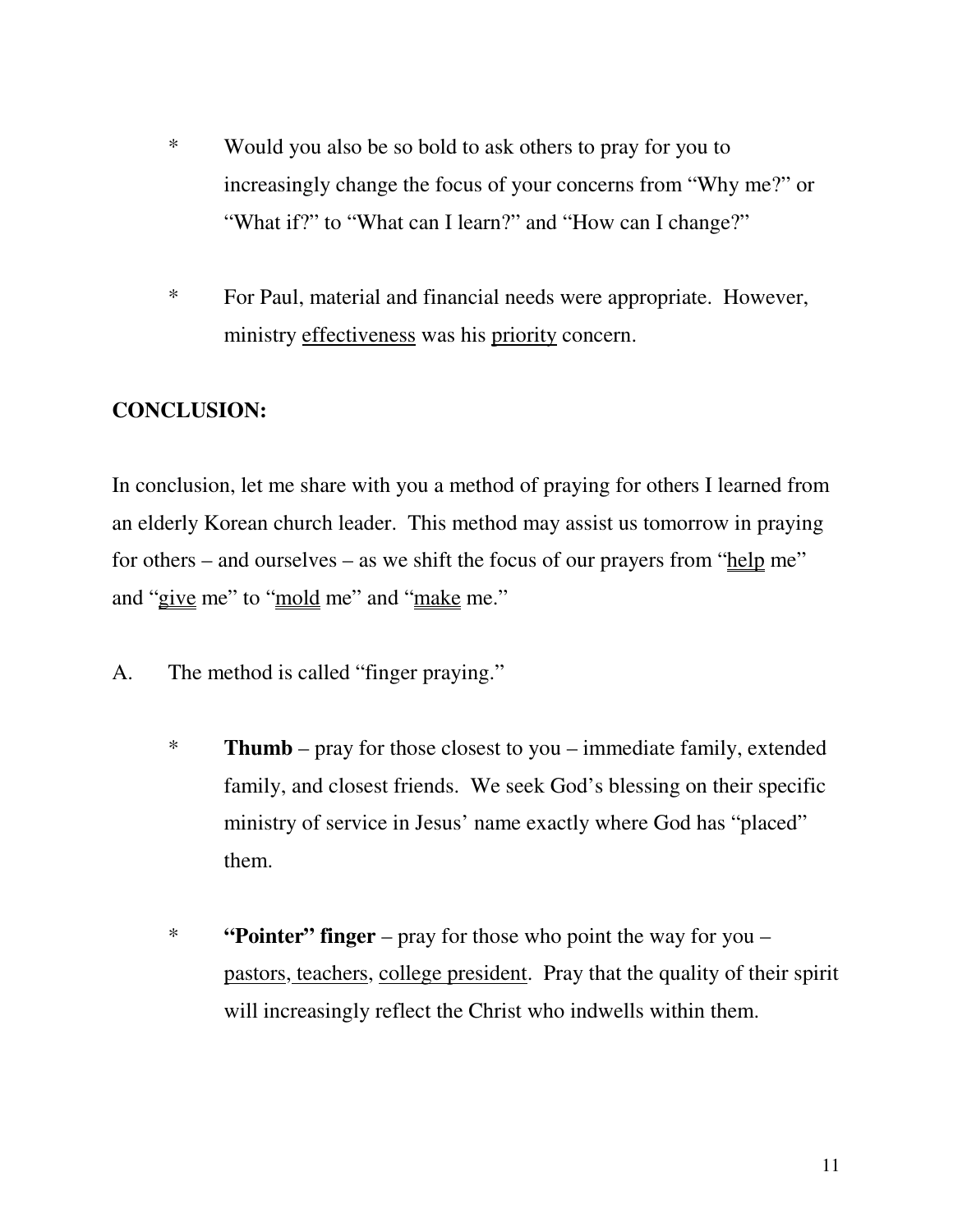- \* **Middle finger** the tallest finger pray for those in authority over you. Pray that those in authority over us exercise their power in a manner consistent with the high calling and responsibility you have given them.
- \* **Weak finger** pray for the poor, disenfranchised, the ill. Pray that God will enable them, in their present situation, to reflect the Character of Christ and be strengthened with grace, mercy and healing.
- \* **Little finger** don't forget to pray for yourself. Pray that by Grace alone, God will focus your eyes on Jesus, the author and finisher of my faith. Because "on Christ, the Solid Rock I stand, all other ground is sinking sand."
- B. Intercessory prayer for one another.

I urge you – plead with you – to mark tomorrow's National Day of Prayer as a Day of Intercessory Prayer for our nation, and specifically for our university. Leadership and campus family.

- \* Because as believers we are partners in ministry (Don't let others rob us of this conviction.)
- \* Because as believers we are recipients of God's amazing grace (Don't let the circumstances around you deny you of this reality.)